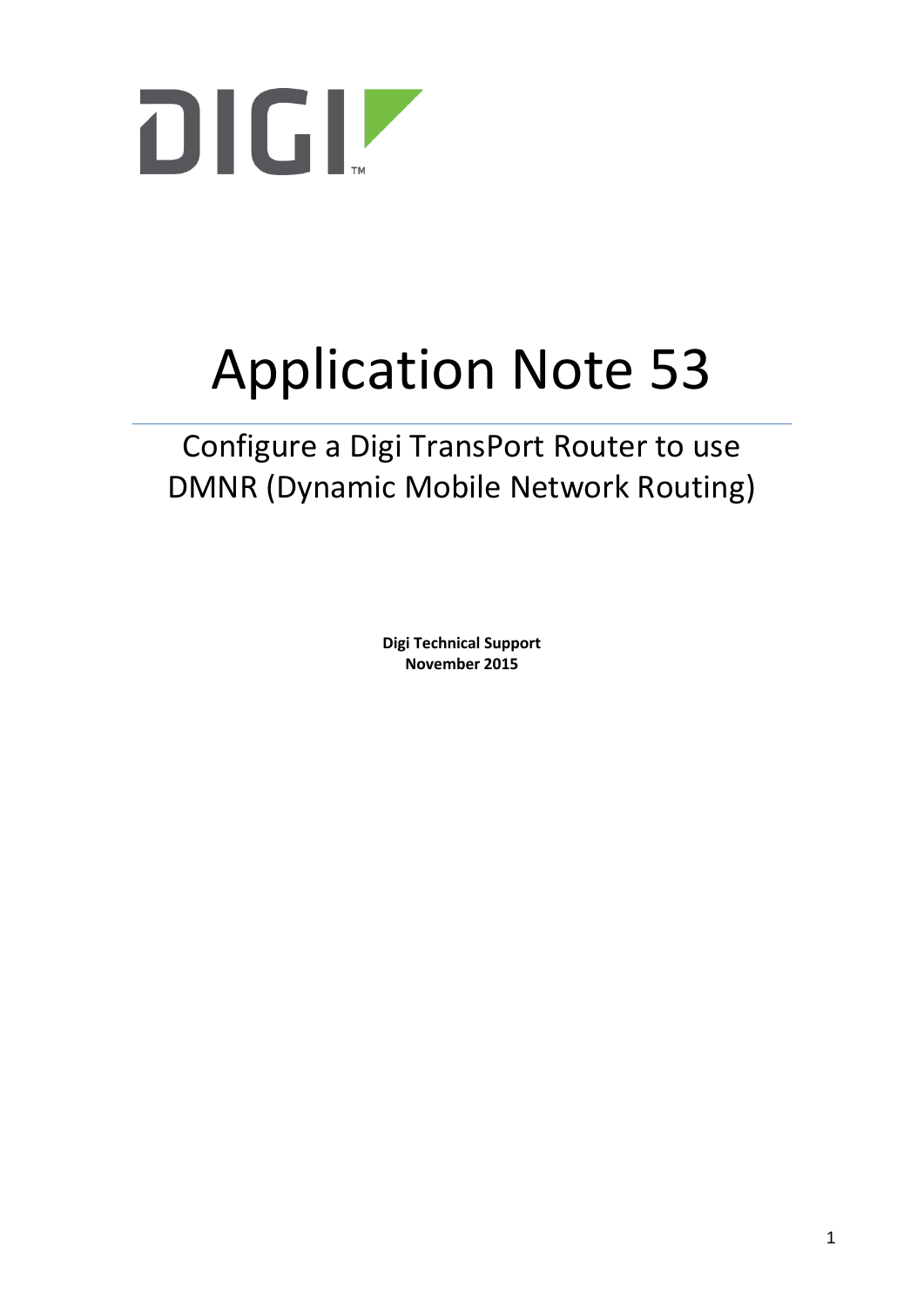# **Contents**

| $\mathbf{1}$   |     |  |
|----------------|-----|--|
|                | 1.1 |  |
|                | 1.2 |  |
|                | 1.3 |  |
|                | 1.4 |  |
| $\overline{2}$ |     |  |
|                | 2.1 |  |
|                | 2.2 |  |
|                | 2.3 |  |
|                | 2.4 |  |
|                | 2.5 |  |
|                | 2.6 |  |
|                | 2.7 |  |
| 3              |     |  |
|                | 3.1 |  |
| 4              |     |  |
| 5.             |     |  |
|                | 5.1 |  |
|                | 5.2 |  |
|                | 5.3 |  |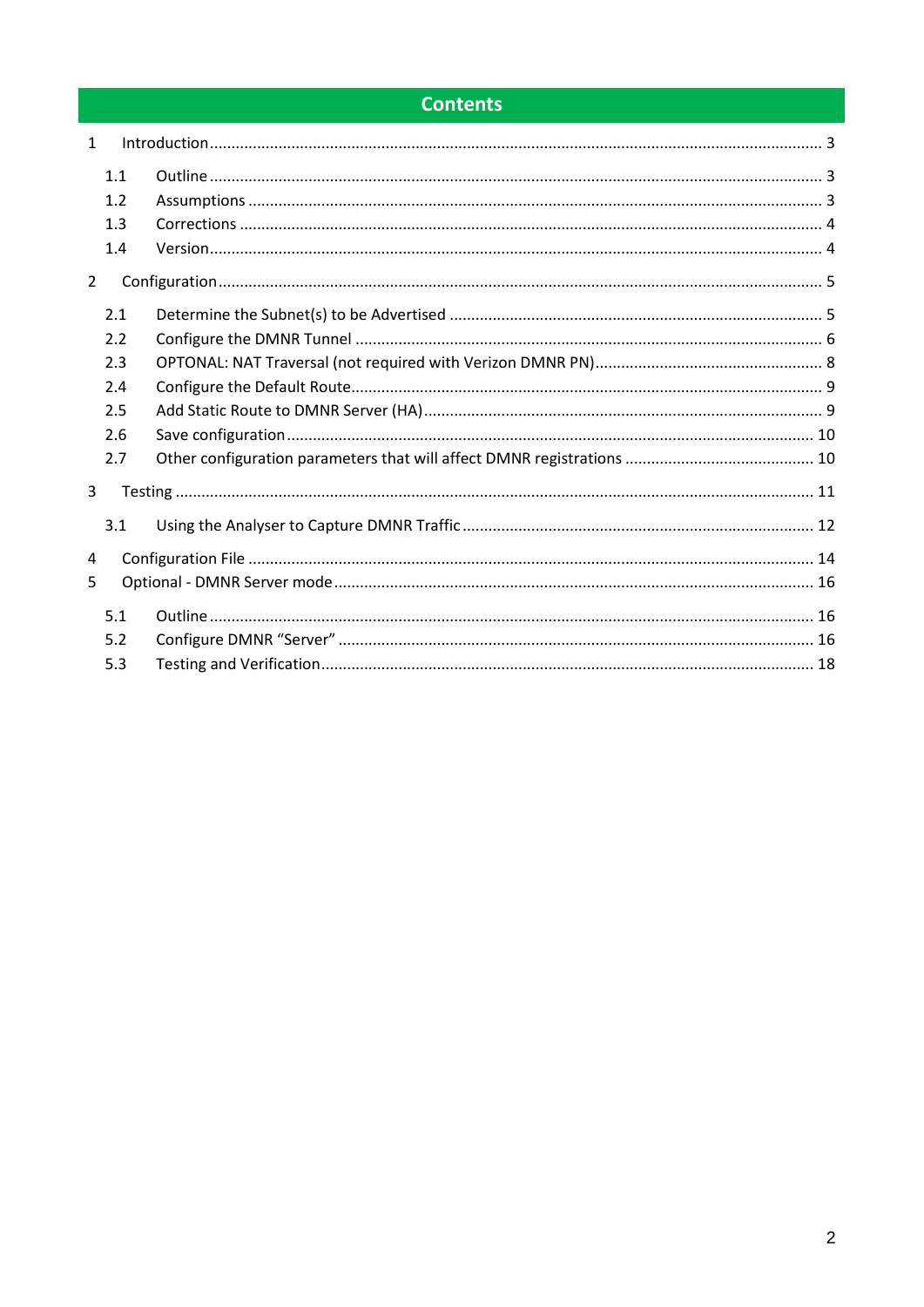# <span id="page-2-0"></span>**1 INTRODUCTION**

#### <span id="page-2-1"></span>*1.1 Outline*

This application note describes how to configure a Digi TransPort router to use the Dynamic Mobile Network Routing (DMNR) service. DMNR is available on Verizon Wireless Private Networks. DMNR provides direct access to devices on the Local Area Network (LAN) at your company's sites by dynamically advertising locally IP subnets attached to the Digi TransPort's Ethernet interface(s). Please refer to Verizon Wireless for more details on DMNR and whether your network uses DMNR or is eligible for DMNR.

There are two distinct DMNR operating modes on the Digi TransPort:

- 1. *Connecting to a service provider's (e.g., Verizon Wireless) DMNR-enabled network*. In this mode the Digi TransPort router operates as a DMNR client only. The operational parameters are supplied by the service provider.
- 2. *Using the DMNR service to connect in client/server mode (TransPort router to TransPort router over an IP network)*. In this mode there is no DMNR network provider, and one TransPort will act as client and one as server. The primary use is for test purposes or for applications in which a normal GRE tunnel might be used but one of the following features is also required:
	- a. NAT traversal of the tunnel.
	- b. Authentication.
	- c. No requirement for the Server to know the clients IP address (i.e. in the case the client has a dynamic IP address provided to it).
	- d. Dynamic route updates on the server. No need for pre-configured routes as when the client registers its subnets these are added into the routing table on the server (they are removed if/when the tunnel goes down).

CLI commands are shown at the end of this document in the "CONFIGURATION FILE" section.

#### <span id="page-2-2"></span>*1.2 Assumptions*

This guide has been written for use by technically competent personnel with a good understanding of the communications technologies used in the product and of the requirements for their specific application. It also assumes a basic ability to access and navigate a Digi TransPort router.

Other assumptions are:

- The Digi TransPort at its factory default configuration (not necessarily a requirement, but used in this document).
- It has been registered and activated on the appropriate Verizon Wireless Private Network that supports DMNR in the case of using on Verizon Wireless.

**Documentation**: In addition to this guide, full Digi TransPort documentation, including the *Digi TransPort User Guide*, is available on the Digi tech support site at [www.digi.com/support.](http://www.digi.com/support)

This application note applies only to:

**Models:** Digi TransPort WR11, WR21, WR41, WR44

Digi TransPort WR41 routers must have the *Protocol Switch* (or *Enterprise* software) option Digi TransPort WR21 routers must have the *Enterprise* software option

**Firmware versions:** 5212 and later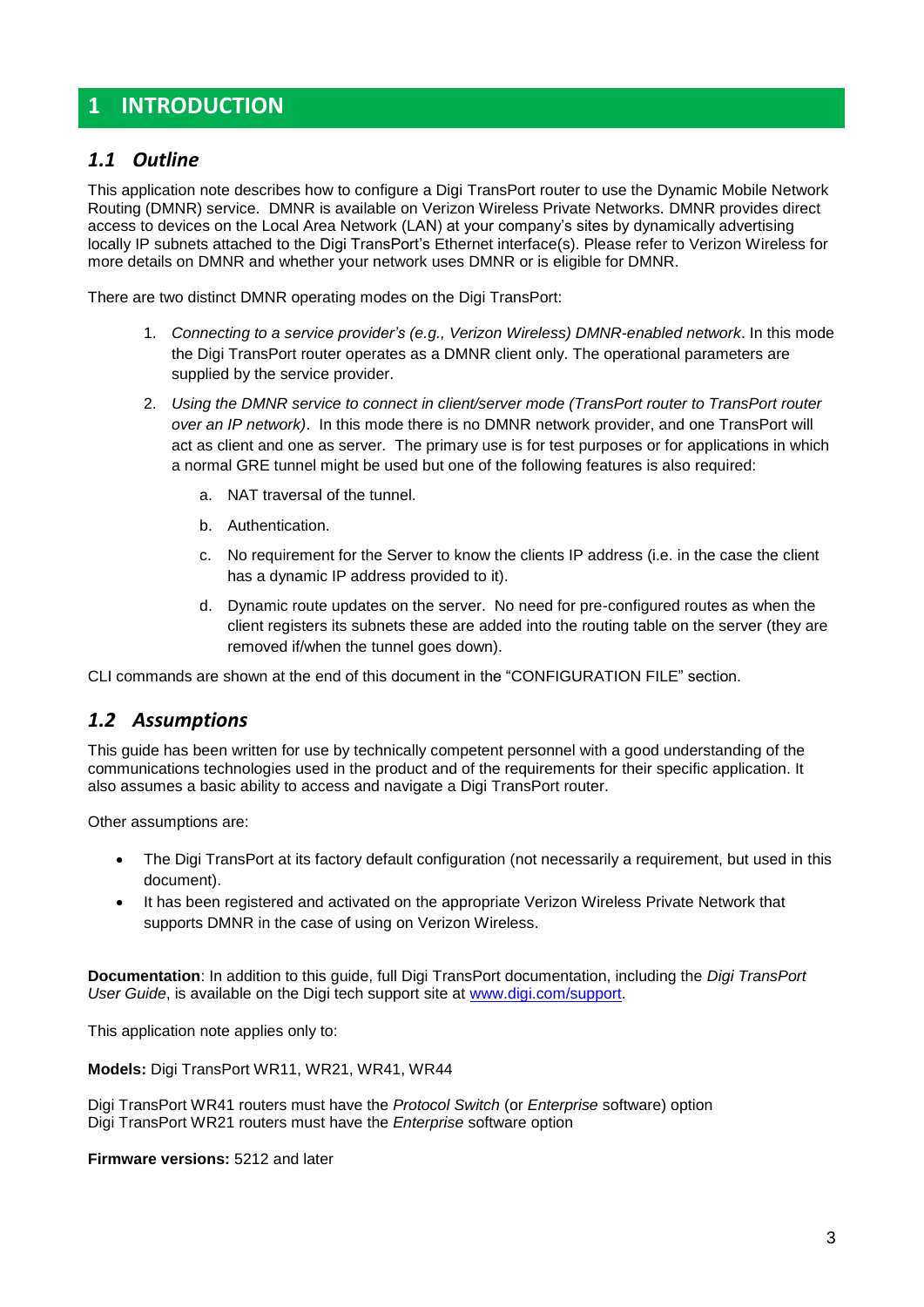**Please note:** This application note has been specifically written for firmware release 5212 and later; earlier versions of firmware do not support DMNR. Please visit [www.digi.com/support](http://www.digi.com/support) for firmware updates or email [tech.support@digi.com](mailto:tech.support@digi.com) with related questions.

# <span id="page-3-0"></span>*1.3 Suggestions and Corrections*

Requests for suggestions, corrections or amendments to this application note are welcome and should be addressed to: [tech.support@digi.com](mailto:tech.support@digi.com)

<span id="page-3-1"></span>Requests for new application notes can be sent to the same address.

# *1.4 Version*

| <b>Version Number</b> | <b>Status</b>                                                                                |
|-----------------------|----------------------------------------------------------------------------------------------|
| 1.0                   | Published                                                                                    |
| 1.1                   | Minor Updates (2014-March)                                                                   |
| 12                    | Add Static Route to HA, server mode<br>section and minor edits (2014-June)                   |
| 1.3                   | Added Home address details, updated<br>screenshots to reflect GUI changes<br>(2015-November) |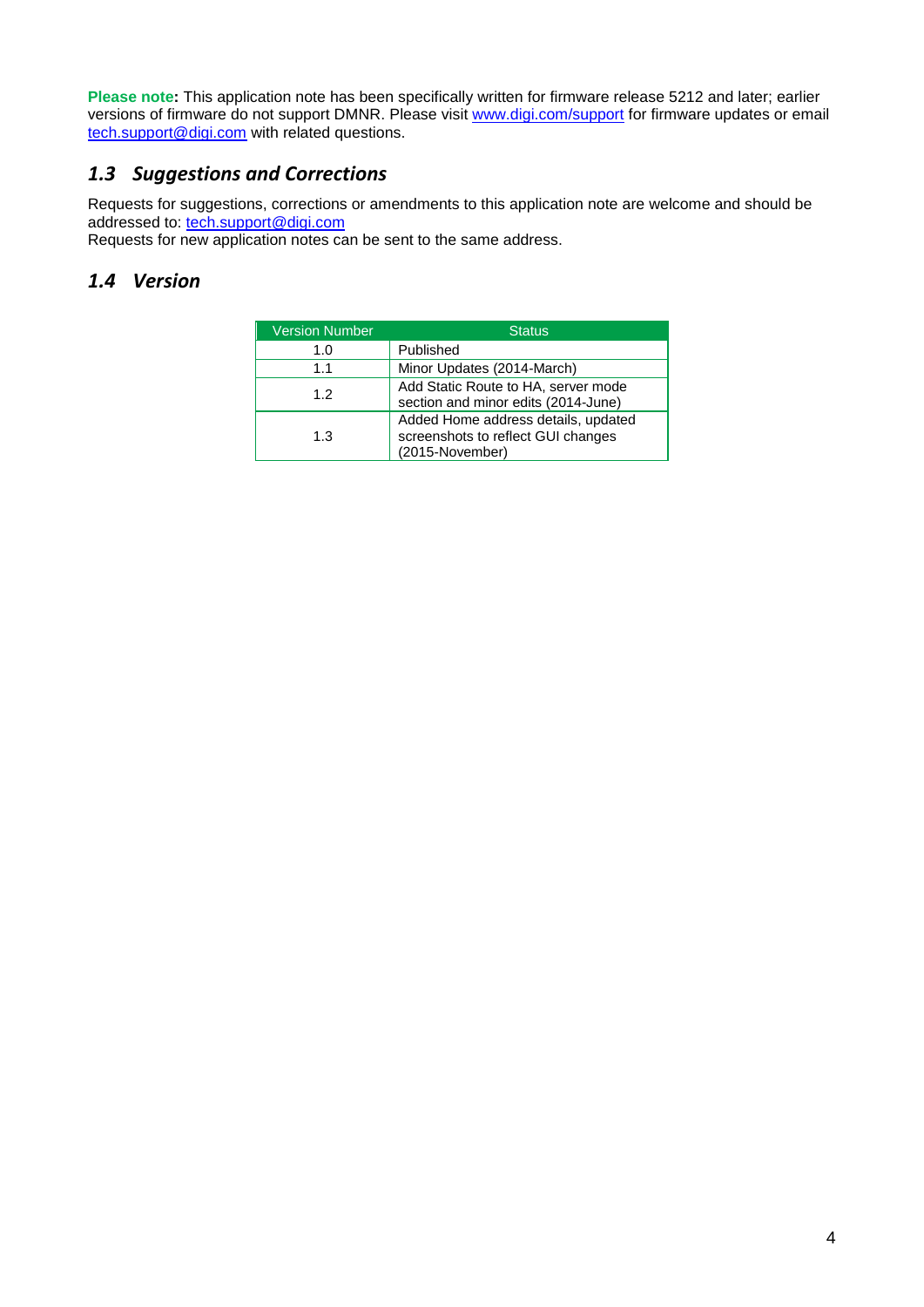# <span id="page-4-0"></span>**2 CONFIGURATION**

advertisement from this subnet

# <span id="page-4-1"></span>*2.1 Determine the Subnet(s) to be Advertised*

Configure the Digi TransPort DMNR client router as shown below. In this example the subnet defined on Ethernet (ETH) 0 will be advertised on the DMNR tunnel. To configure this on the web interface browse to:

|  |  | Configuration - Network > Interfaces > Ethernet > ETH0 > Advanced |  |
|--|--|-------------------------------------------------------------------|--|
|  |  |                                                                   |  |

| <u> Configuration - Network &gt; Interfaces &gt; Ethernet &gt; ETH 0 &gt; Advanced</u> |                                                                                                                                                                                       |                                            |  |  |  |  |
|----------------------------------------------------------------------------------------|---------------------------------------------------------------------------------------------------------------------------------------------------------------------------------------|--------------------------------------------|--|--|--|--|
|                                                                                        | Metric: $1$                                                                                                                                                                           |                                            |  |  |  |  |
|                                                                                        | See Note Below<br>MTU:<br>1500                                                                                                                                                        |                                            |  |  |  |  |
| Enable auto-negotiation                                                                |                                                                                                                                                                                       |                                            |  |  |  |  |
|                                                                                        | Speed (currently 100Base-T): @ Auto @ 10Base-T @ 100Base-T                                                                                                                            |                                            |  |  |  |  |
|                                                                                        |                                                                                                                                                                                       | Duplex: @ Auto © Full Duplex © Half Duplex |  |  |  |  |
|                                                                                        | TCP transmit buffer size: 0<br>bytes<br>Take this interface out of service after 0<br>seconds when the link is lost<br>(e.g. cable removed or broken)<br>Enable NAT on this interface |                                            |  |  |  |  |
|                                                                                        |                                                                                                                                                                                       |                                            |  |  |  |  |
|                                                                                        |                                                                                                                                                                                       |                                            |  |  |  |  |
|                                                                                        | Enable IPsec on this interface                                                                                                                                                        |                                            |  |  |  |  |
|                                                                                        | Enable the firewall on this interface<br>$\blacksquare$ Enable DMNR advertisement from this subnet<br>Use tunnel TUN 0<br>to advertise this subnet on                                 |                                            |  |  |  |  |
|                                                                                        |                                                                                                                                                                                       |                                            |  |  |  |  |
| Parameter                                                                              | Setting                                                                                                                                                                               | <b>Description</b>                         |  |  |  |  |
| Enable DMNR                                                                            |                                                                                                                                                                                       |                                            |  |  |  |  |

**Note**: The MTU size of the Ethernet interface is 1500. This is permitted to be different than the MTU size of the DMNR (GRE) tunnel defined below. The DMNR tunnel MTU will be smaller to take into account the required headers (i.e., the TUN interface will have a smaller MTU).

Checked **Enable DMNR** on FTHO

Click "**APPLY**" at the end of each step to apply the changes to the running config. It is okay to Save changes at each step, but is not necessary until the last step. Changes will be lost if the TransPort router is rebooted or power is lost before the applied changes are saved.

| $\rightarrow QoS$     |
|-----------------------|
| $\triangleright$ VRRP |
|                       |
| ETH1                  |
|                       |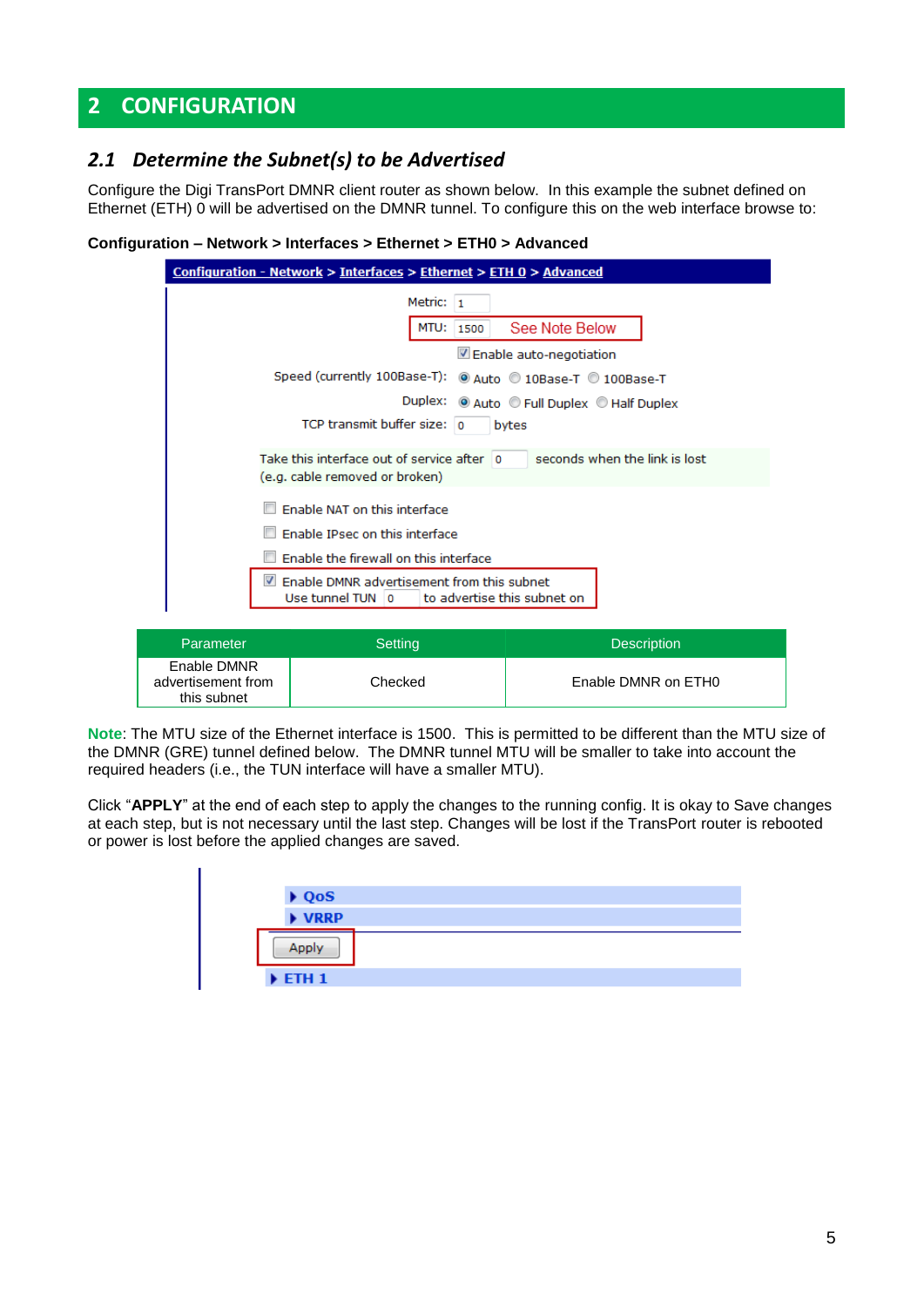#### <span id="page-5-0"></span>*2.2 Configure the DMNR Tunnel*

| $P$ modifie                   |                                                                                   |  |  |  |  |
|-------------------------------|-----------------------------------------------------------------------------------|--|--|--|--|
| $\blacktriangleright$ GRE     |                                                                                   |  |  |  |  |
| $\blacktriangledown$ Tunnel 0 |                                                                                   |  |  |  |  |
| Description: DMNR Test Tunnel |                                                                                   |  |  |  |  |
|                               | IP Address: 1.2.3.4                                                               |  |  |  |  |
|                               | Mask: 255.255.255.0                                                               |  |  |  |  |
|                               | Source IP Address: <sup>O</sup> Use interface PPP                                 |  |  |  |  |
|                               | Use IP Address                                                                    |  |  |  |  |
|                               | Destination IP Address or Hostname:   10.1.2.1 < Obtain this address from Verizon |  |  |  |  |
|                               | Enable keepalives on this GRE tunnel                                              |  |  |  |  |

**Configuration – Network > Interfaces > GRE > Tunnel 0** 

| Parameter                             | Setting                      | <b>Description</b>                                                                                                                              |
|---------------------------------------|------------------------------|-------------------------------------------------------------------------------------------------------------------------------------------------|
| Description                           | <b>DMNR Test Tunnel</b>      | <b>Tunnel Description</b>                                                                                                                       |
| <b>IP Address</b>                     | 1.2.3.4                      | IP Address of the GRE interface.<br>1.2.3.4 is recommended.*                                                                                    |
| Source IP Address                     | PPP <sub>1</sub>             | The source address of the tunnel is<br>normally the mobile interface IP address,<br>which on most Digi TransPort routers is<br>PPP <sub>1</sub> |
| Destination IP<br>Address or Hostname | Supplied by Verizon Wireless | The HA address will vary by gateway. This<br>address is provided by Verizon Wireless.                                                           |

\* - The GRE interface is used to create a dynamic DMNR tunnel. This address is not used for routing, but as a dummy address for the DMNR tunnel. All DMNR client routers can use this same address. 1.2.3.4 is the recommended address. Your service provider may use of a different address.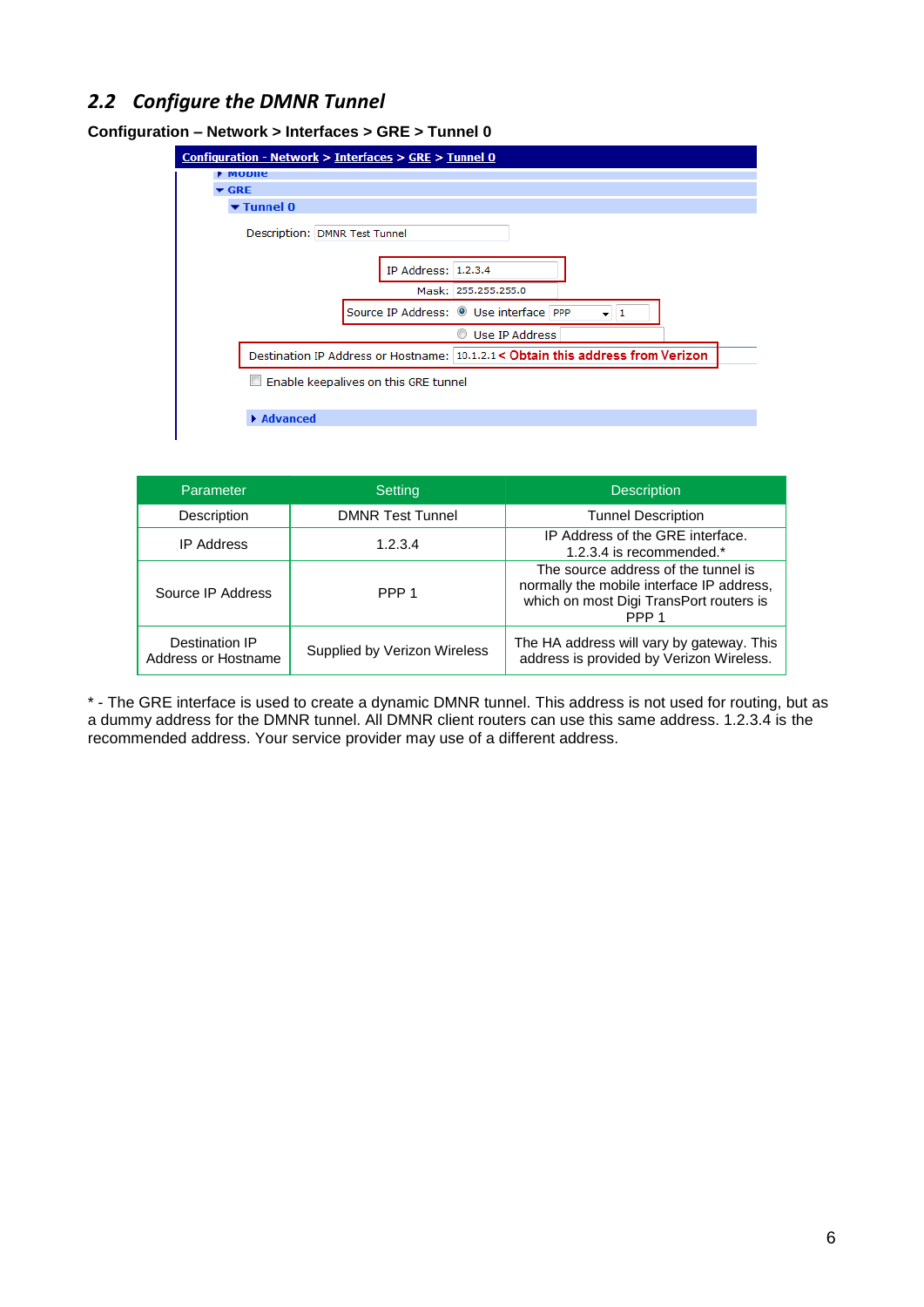#### **Configuration – Network > Interfaces > GRE > Tunnel 0 > Advanced**

|                         | HA address:           | 10.1.2.1                        |                   |
|-------------------------|-----------------------|---------------------------------|-------------------|
|                         | Home address:         | 1.2.3.4                         |                   |
| Enable DMNR Server mode |                       |                                 |                   |
|                         | Key:                  | VzWNeMo                         | Leave these boxes |
|                         | SPI:                  | 256                             | unchecked         |
|                         | $\blacktriangledown$  | <b>Reverse Tunnels</b>          |                   |
|                         |                       | Enable NAT traversal            |                   |
|                         | Lifetime:             | 65534                           |                   |
|                         | Registration time:    | 570                             |                   |
|                         | Retransmit count:     | 3                               |                   |
|                         | Retransmit time(sec): | 5                               |                   |
|                         | $\blacktriangledown$  | Enable DMNR force fragmentation |                   |

**NOTE:** The GRE MTU default is 1400 bytes. It should be no greater than 1430. Please check with the DMNR service provider before making changes to the GRE MTU size.

| Parameter                          | Setting             | <b>Description</b>                                                                                               |
|------------------------------------|---------------------|------------------------------------------------------------------------------------------------------------------|
| Enable DMNR                        | Checked             | Enable DMNR on this GRE tunnel                                                                                   |
| <b>HA</b> address                  | Supplied by Verizon | Home Agent address is the destination address<br>for the DMNR registration requests.                             |
| Home address                       | 1.2.3.4             | Non-routable (placeholder) dummy IP address<br>for the TransPort end of the DMNR tunnel.<br>Leave it to default. |
| Enable DMNR Server<br>Mode         | Unchecked           | For testing purposes; leave unchecked for<br>Verizon DMNR                                                        |
| Key                                | VzWNeMo             | Authentication key (normally VzWNeMo)                                                                            |
| <b>SPI</b>                         | 256                 | Security Parameter Index (normally 256)                                                                          |
| Enable NAT<br>Traversal            | Unchecked           | Leave unchecked for Verizon DMNR as the<br>mobile IP address is not NAT'd                                        |
| <b>Reverse Tunnels</b>             | Checked             | Reverse tunnels, build tunnel after registration                                                                 |
| Lifetime                           | 65534               | The lifetime in seconds requested to the HA                                                                      |
| Registration time                  | 570                 | Registration interval in seconds                                                                                 |
| Retransmit count                   | 3                   | Registration retries allowed                                                                                     |
| Retransmit time(sec)               | 5                   | Time delay between retries                                                                                       |
| Enable DMNR Force<br>Fragmentation | Checked             | Required by Verizon                                                                                              |

**Enable DMNR,** when checked, will display the DMNR configuration parameters and enable DMNR.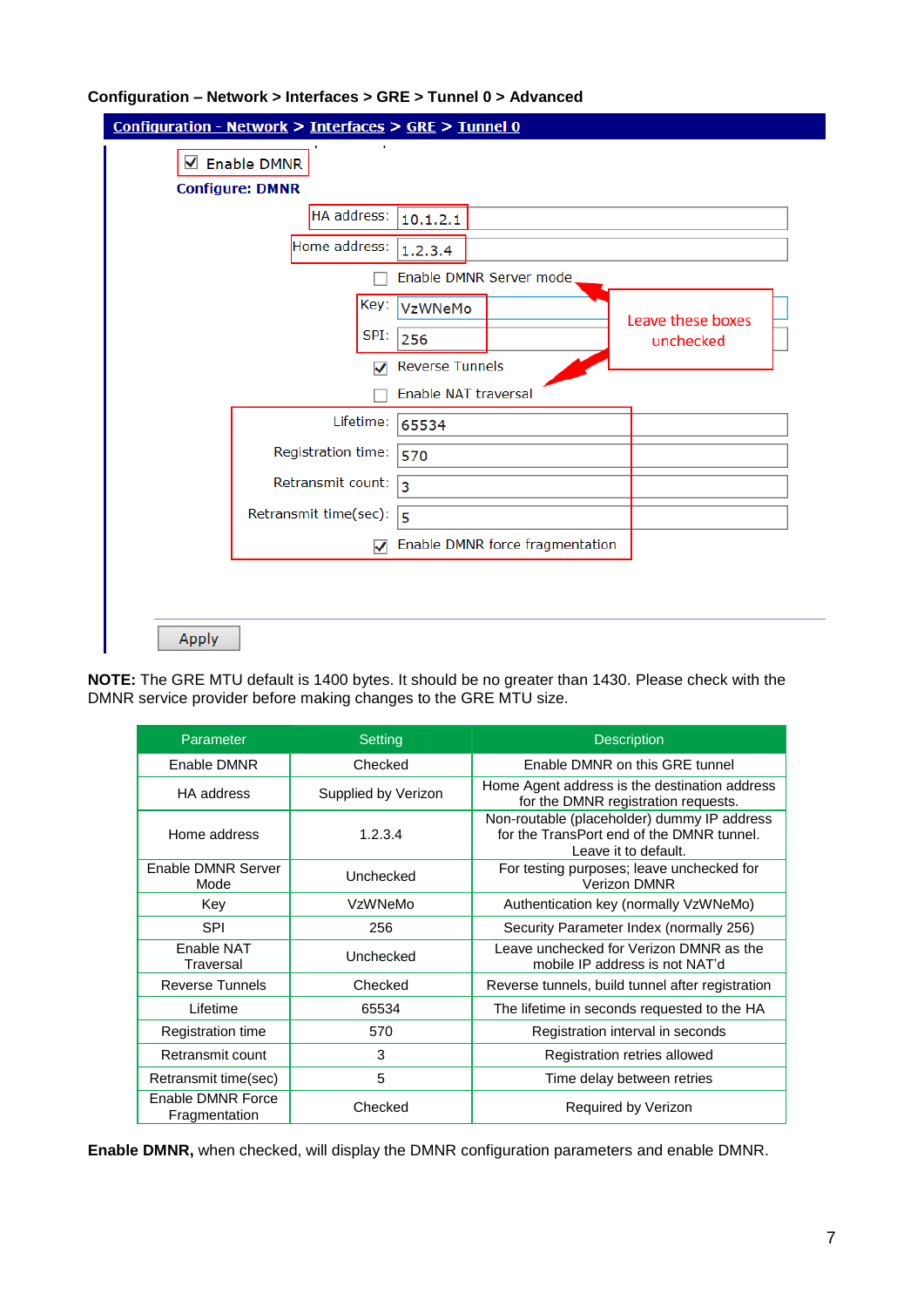**HA address,** Home Agent address is the destination address for the DMNR registration requests. In this case (and typically, but not always) the destination address for the registration request is the same as the destination for the GRE tunnel.

The HA address will vary by gateway, please obtain the appropriate address from your Verizon Sales Engineer / Solutions Architect.

**Home address**, is Non-routable and is used as a placeholder "dummy" IP address for the TransPort end of the DMNR tunnel. It may be the same on multiple routers. Any IP can be used, recommended to leave the default value of 1.2.3.4

**Key,** Authentication key. Required for authentication and is provided by the service provider. For Verizon the value is always: VzWNeMo

**SPI,** Security Parameter Index. It will always be 256 unless otherwise indicated by the service provider. It is used in the authentication extension when registering.

**Reverse Tunnels,** this parameter is required unless otherwise indicated by the service provider. The client side creates the GRE tunnel after the registration has been accepted.

**Lifetime,** the lifetime in seconds requested to the Home Agent. The Home Agent will provide the actual lifetime to use when responding to a registration request so this value is unlikely to be used. It is just the initial request, but is required.

**Registration time,** there is a requirement to re-register periodically. This is a negotiated parameter between the DMNR client and server and specifies the Digi TransPort's intent in seconds with regard to this. If the server responds with a lifetime which is lower, then the server's value will be used. The TransPort will re-register when 90% of the lifetime of the tunnel has expired. Setting this to 0 means the lifetime indicated by the HA is the sole determination of how often re-registration takes place.

**Retransmit count,** when registering or re-registering this parameter controls how many retransmits are made in the event that a registration reply is not received.

**Retransmit time (secs),** the time in seconds allowed for a response to a registration request, if no response is received to a registration request after this time, the router sends a new registration request.

**Enable DMNR force fragmentation,** required by Verizon Wireless.

#### <span id="page-7-0"></span>*2.3 OPTONAL: NAT Traversal (not required with Verizon DMNR)*

SKIP this step unless advised to enable NAT by the DMNR service provider (where the mobile IP address will have NAT applied between it and the HA) or testing is being done with Digi TransPort DMNR Server mode where the DMNR client's WAN IP addresses is behind NAT.

#### **Configuration – Network > Interfaces > GRE > Tunnel 0 > Advanced**



| Parameter                      | Setting   | <b>Description</b>                                                                   |
|--------------------------------|-----------|--------------------------------------------------------------------------------------|
| Enable NAT traversal           | checked   | Enables NAT-T                                                                        |
| Nat-T traversal type           | Request   | The NAT traversal type, Requested or<br>Forced                                       |
| Nat-T tunnel method            | IP in UDP | The NAT traversal method. Obtain this<br>from DMNR service provider.                 |
| NAT-T keepalive<br>destination | 10.1.2.1  | Destination address for NAT-T keepalives.<br>Obtain this from DMNR service provider. |

**Enable NAT traversal,** when enabled the router will request NAT traversal along with the NAT traversal method.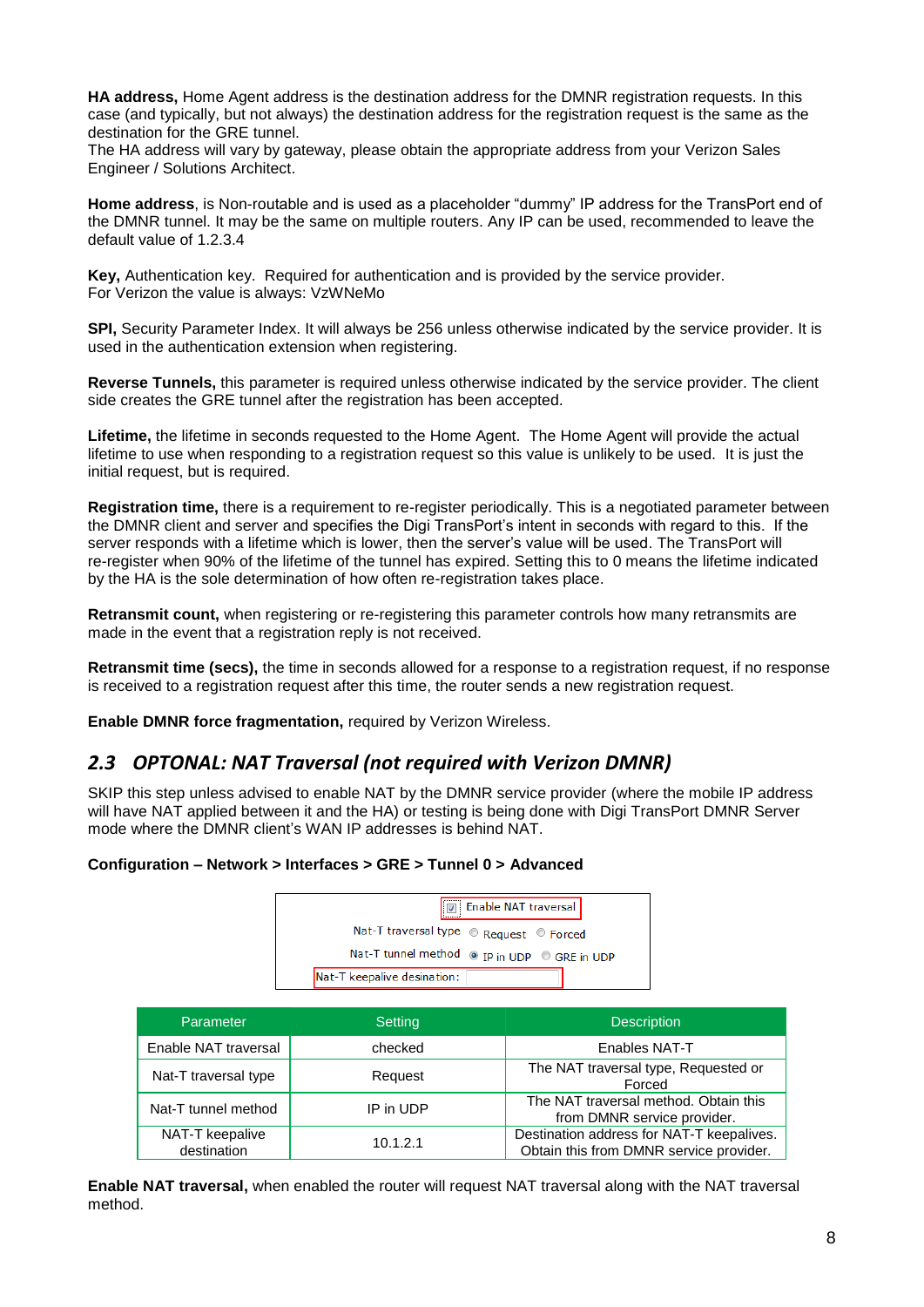**Nat-T traversal type,** if Request option is selected and the HA agrees to NAT-T it will be enabled and used. If Request is selected and NAT traversal is declined by the server a non-NAT-T tunnel can still be activated and registered. If Force is selected and HA declines NAT-T, the TUN interface will be remain DOWN.

**Nat-T tunnel method,** needs to be obtained from the DMNR service provider (or in Server Mode match between the Server and the Client).

**Nat-T keepalive destination,** destination address for NAT traversal keep-alive packets. NAT traversal uses UDP headers to carry the tunnelled data, it is a requirement for keep-alives to be sent periodically to keep NAT entries from timing out. The destination address should be obtained from the DMNR service provider.

#### <span id="page-8-0"></span>*2.4 Configure the Default Route*

#### **Configuration – Network IP Routing/Forwarding > Static Routes > Default Route 0**

As configured above, the normal source address for the Tunnel is the mobile interface, ppp 1. This configuration will route *all* traffic via the GRE tunnel. This default route will change its operational status and go UP or DOWN according to the status of the DMNR tunnel.

| <b>INVULC</b><br>$\blacktriangleright$ Default Route 0 |                         |  |
|--------------------------------------------------------|-------------------------|--|
| Description:                                           |                         |  |
| Default route via                                      |                         |  |
| Gateway:                                               |                         |  |
| Interface: Tunnel                                      | $\vert \bullet \vert$ 0 |  |
| Metric: 1                                              |                         |  |
| Advanced                                               |                         |  |

| <b>Parameter</b> | Setting  | <b>Description</b>                                                                         |
|------------------|----------|--------------------------------------------------------------------------------------------|
| Interface        | Tunnel 0 | Configure Default Route 0 to send packets  <br>(that are not on local subnets) to tunnel 0 |

#### <span id="page-8-1"></span>*2.5 Add Static Route to DMNR Server (HA)*

A static route is required to direct the DMNR / GRE traffic to the DMNR Server (HA).

| Configuration - Network IP Routing/Forwarding > Static Routes > Route 0 |  |  |
|-------------------------------------------------------------------------|--|--|
|-------------------------------------------------------------------------|--|--|

| Configuration - Network > IP Routing/Forwarding > Static Routes > Route 0                                      |                                                     |
|----------------------------------------------------------------------------------------------------------------|-----------------------------------------------------|
| <b>Static Routes</b><br>▼ Route 0 - to DMNR head end<br>Description: to DMNR head end                          | Obtain from your<br>carrier (will be<br>same as HA) |
| Destination Network: 10.1.2.1<br>via<br>Gateway:<br>Leave Blank<br>Interface: PPP<br>$\mathbf{1}$<br>Metric: 1 | Mask: 255.255.255.255                               |
| Advanced<br>Apply                                                                                              |                                                     |

| Parameter                  | Setting                             | <b>Description</b>                                |
|----------------------------|-------------------------------------|---------------------------------------------------|
| <b>Destination Network</b> | <b>Obtain from Service Provider</b> | Configure Static Route 0 to send packets<br>to HA |
| Interface                  | PPP <sub>1</sub>                    | Router Interface is PPP 1                         |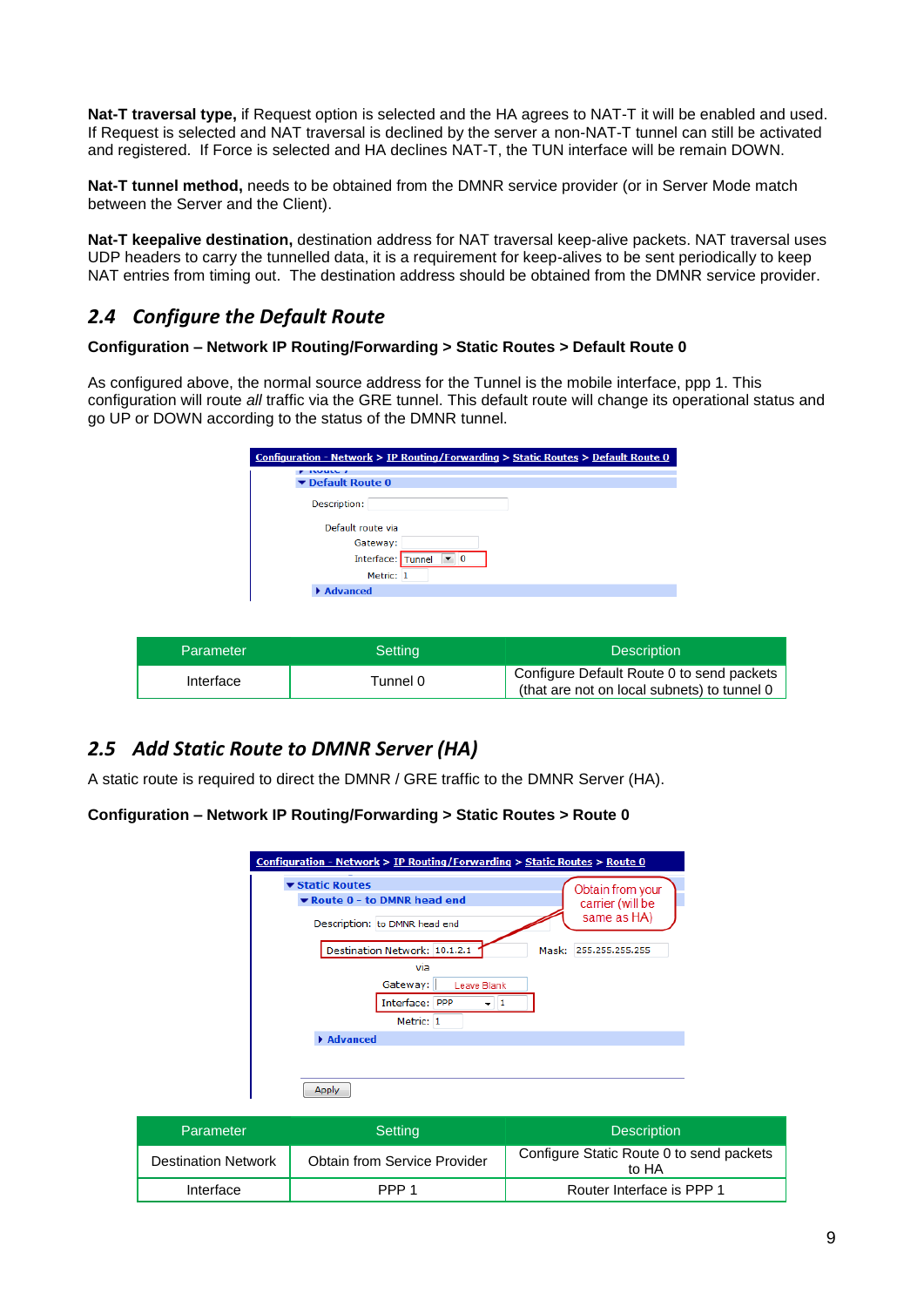#### <span id="page-9-0"></span>*2.6 Save configuration*

Save the Configuration when the above changes are completed, if not done at the end of each step. Browse to **Administration - Save configuration**

Select the power up configuration (usually 0) and click 'Save'.



Changes will be lost if the configuration is not saved before a reboot.

#### <span id="page-9-1"></span>*2.7 Other configuration parameters that will affect DMNR registrations*

The routing table is continually being monitored for any route or advertised subnet on the DMNR tunnel that changes state (i.e. goes "OOS" (out of service), or changes to "UP" from "OOS"). Any change in state will cause an immediate re-registration to be sent to the DMNR server. The Digi TransPort router has a range of features that can bring routes "UP" or take them "OOS" and these should be considered and all work in conjunction with DMNR.

Some typical configurations that might cause DMNR registrations to be sent:

- a. Auto-pings.
- b. Firewall configurations that monitor links could bring interfaces up/down.
- c. VRRP. A transition from Master->Backup or from Backup->Master.
- d. Ethernet connection physical status (if the Ethernet parameter " $eth x$  linkdeact  $y$ " is set to "ON").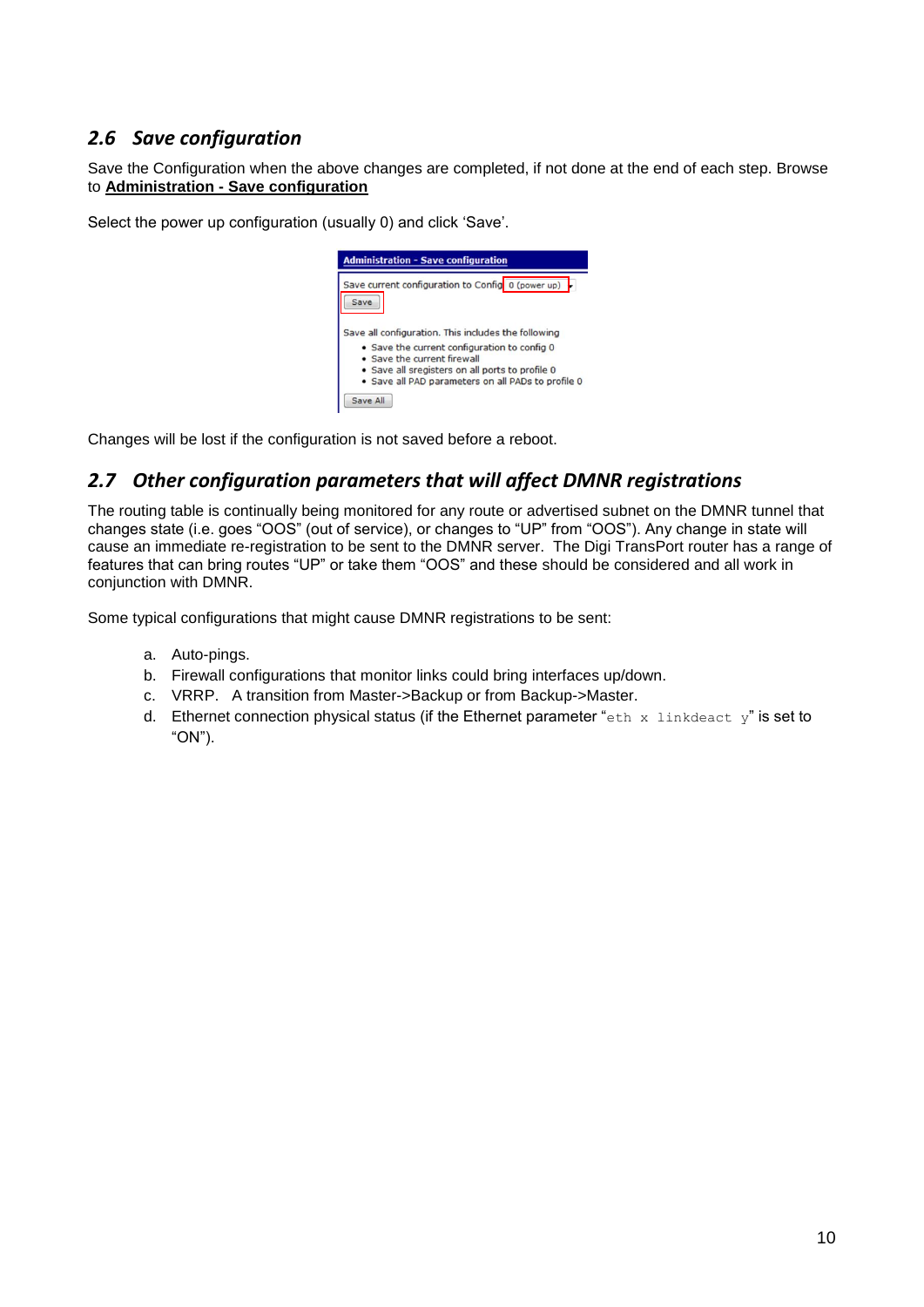# <span id="page-10-0"></span>**3 TESTING**

Display the routing table to show the current status and if the TUN interface is up or down.

```
Administration – Execute a command (or CLI via SSH, Telnet or serial port)
route print
```

| route print<br>Destination | Gateway       | Metric         | Protocol |                   | Idx Interface    | Status |
|----------------------------|---------------|----------------|----------|-------------------|------------------|--------|
| 1.2.3.0/24                 | 1.2.3.4       | $\mathbf{1}$   | Local    | -                 | TUN 0            | UP     |
| 10.211.179.83/32           | 10.211.179.83 | $\mathbf{1}$   | Local    | $\qquad \qquad -$ | PPP <sub>1</sub> | UP     |
| 10.1.2.1/32                | 10.211.179.83 | $\overline{2}$ | Static   | 0                 | PPP <sub>1</sub> | UP     |
| 192.168.1.0/24             | 192.168.1.1   | $\mathbf{1}$   | Local    | -                 | ETH 0            | UP     |
| 0.0.0.0/0                  | 1.2.3.4       | $\overline{2}$ | Static   | 0                 | TUN 0            | UP     |

Default route 0 on TUN 0 is up.

The Event Log (**Management – Event Log** or **type eventlog.txt**) will show the tunnel come up or if there is a problem (note, newest entries are at the top):

**19:30:47, 03 Oct 2013,TUN 0 up 19:30:47, 03 Oct 2013,DMNR tunnel 0 up**

**Management - Network Status > Interfaces > GRE** (or CLI: "tunstat 0") will show the status of the tunnel:

| tunstat 0            |                       |
|----------------------|-----------------------|
| Tun 0 stats:         |                       |
| Admin Status         | Up                    |
| Oper Status          | Up                    |
| IP Address           | 1.2.3.4               |
| Mask                 | 255.255.255.0         |
| Source               | PPP 1 (10.211.179.83) |
| Destination          | 10.1.2.1              |
| Tx Packets           | 204                   |
| <b>Tx Bytes</b>      | 12648                 |
| Tx Errors            | 0                     |
| Tx Discards          | Ω                     |
| Rx Packets           | 220                   |
| Rx Bytes             | 13844                 |
| Rx Errors            | Ω                     |
| Rx Unknown Protocols | Ω                     |
| Keepalives Sent      | 0                     |
| Keepalives Rcvd      | 0                     |

If the tunnel does not establish, the event log will provide information (**Management – Event Log** or **type eventlog.txt**).

In this case the remote DMNR peer, 10.1.2.1, is not responding:

**19:32:38, 04 Mar 2014,DMNR tunnel 0 down, ,No registration reply 19:32:28, 04 Mar 2014,IP Act\_Rq to TUN 0-0: s\_ip[0.0.0.0] d\_ip[10.1.2.1] d\_port[434]**

Verify the proper HA address has been entered and that a route has been added to the HA.

Here the Key and/or SPI do not match between client and server:

**02:28:54, 01 Jan 1970,DMNR reg packet discarded, code:Mobile router operation not permitted,Authentication error 02:27:17, 01 Jan 1970,DMNR reg packet discarded, ,ID mismatch**

Verify the proper Key and SPI configuration.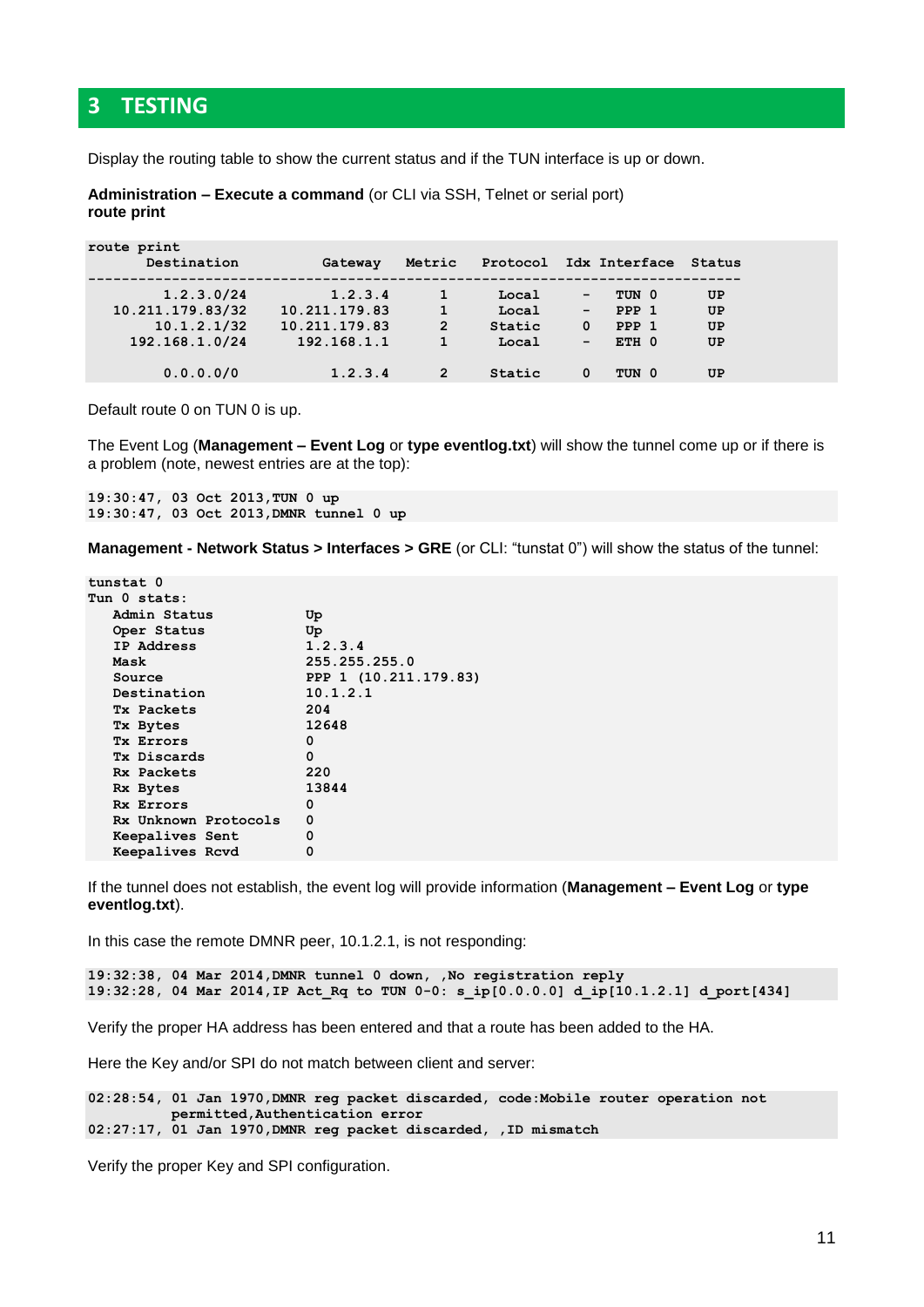# <span id="page-11-0"></span>*3.1 Using the Analyser to Capture DMNR Traffic*

The TransPort's Analyser is a built-in packet capture tool. This is helpful to see the DMNR traffic, which uses UDP port 434 (Mobile IP), going through the mobile PPP 1 interface.

#### **Management - Analyser > Settings**

Configure the Analyser as needed. Enable IP Sources on PPP 1; other interfaces and protocols are not needed in this instance, unless tracing of traffic on Ethernet ports is needed.

Traffic can be filtered *out* by entering the values (ports, IP addresses, etc) as needed, separated by commas. For example, to filter out Web go to IP Packet Filters, TCP/UDP Ports: and enter:

TCP/UDP Ports: 80,443

Filter in traffic, such as just the DMNR traffic, by preceding the values with tilde "~":

TCP/UDP Ports: ~434

Press Apply then Save the config if desired.

#### **Management - Analyser > Trace**

The Analyser trace is stored in the file **ana.txt**. **PCAP** files are also generated to allow viewing the trace in WireShark.

Here is a sample trace showing DMNR traffic leaving the "client" (10.187.216.148) to the DMNR HA "server" (10.1.2.1) and the response back: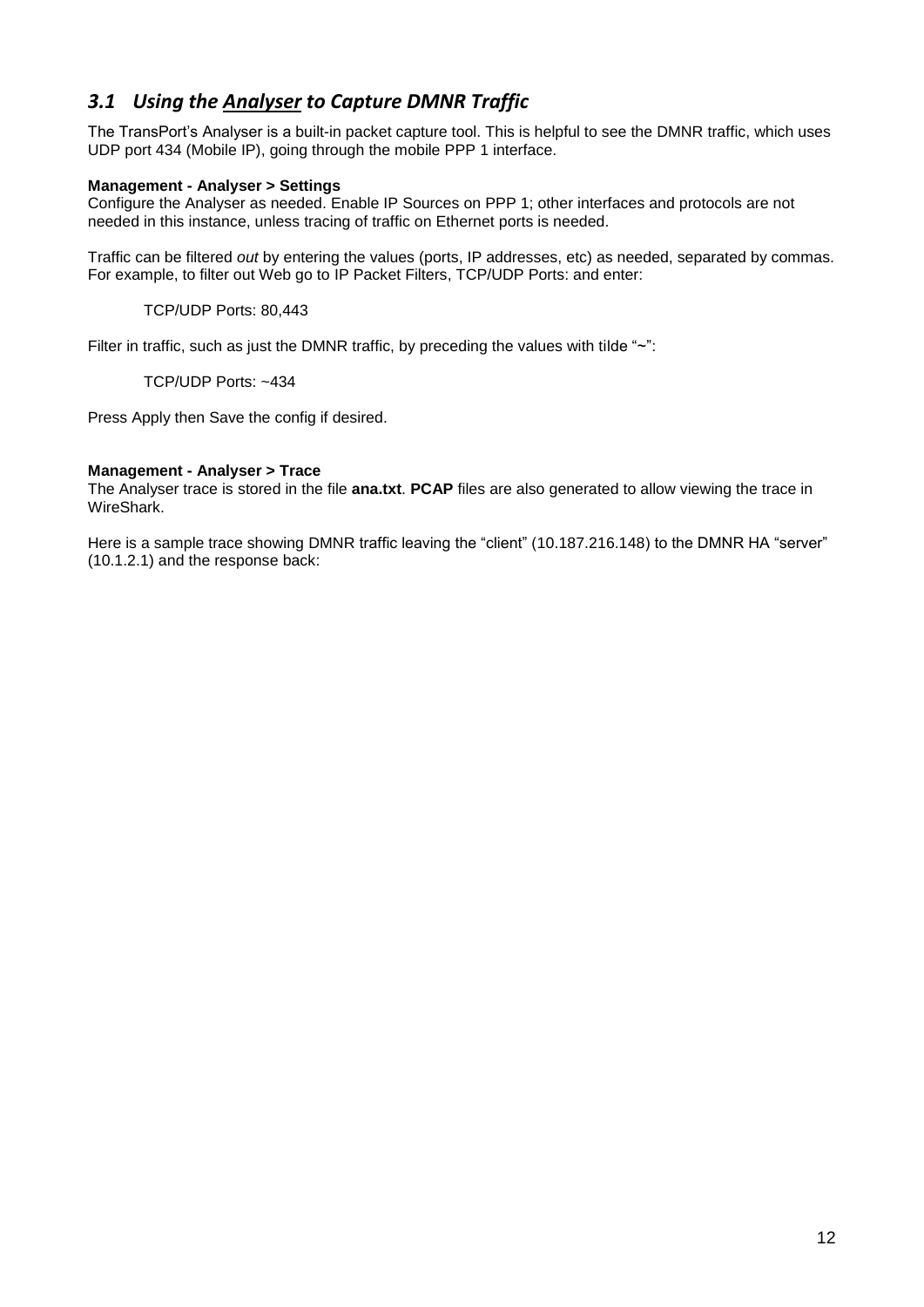| $- - - - -$                      |                           |                            | $6 - 1 - 2000$ |                |                                                   |                                                          | 04:14:12.970                 |                     |                                                                                                                                                                                                                                                                                                          |          |                                                 |  |  |                                                                                                                                                                                                                             |  |  |
|----------------------------------|---------------------------|----------------------------|----------------|----------------|---------------------------------------------------|----------------------------------------------------------|------------------------------|---------------------|----------------------------------------------------------------------------------------------------------------------------------------------------------------------------------------------------------------------------------------------------------------------------------------------------------|----------|-------------------------------------------------|--|--|-----------------------------------------------------------------------------------------------------------------------------------------------------------------------------------------------------------------------------|--|--|
|                                  |                           |                            |                |                |                                                   |                                                          |                              |                     | 45 00 00 5E 00 48 00 00 FA 11 CA 13 0A BB D8 94<br>A6 82 6C 61 07 DE 01 B2 00 4A F3 67 04 2F 00 00<br>45 00 00 3E 00 05 00 00 FA 2F CA 58 0A BB D8 94<br>A6 82 6C 61 00 00 08 00 45 00 00 26 00 05 00 00<br>F9 01 50 AF AC 10 18 01 AC 10 01 01 08 00 F4 1C<br>0D 83 00 05 01 78 00 00 00 03 E7 33 0D AC |          |                                                 |  |  | $E \ldots H \ldots E \ldots \emptyset''$<br>$ .\text{la.P.} ^{2}.\text{J.g.} \ldots$<br>$E \ldots \ldots \ldots \hat{E} X \ldots \varnothing''$<br>$ .\texttt{la} \texttt{E} \ldots$<br>. . P<br>$\ldots x \ldots 3 \ldots$ |  |  |
| IP<br>45                         |                           | (Final) From LOC TO REM    |                |                | IP Ver:                                           |                                                          |                              | 4                   | IFACE: PPP 1                                                                                                                                                                                                                                                                                             |          |                                                 |  |  |                                                                                                                                                                                                                             |  |  |
| 00                               |                           |                            |                | TOS:           | Hdr Len:<br>Delay:<br>Throughput:<br>Reliability: |                                                          |                              | 20                  | Routine<br>Normal<br>Normal                                                                                                                                                                                                                                                                              |          |                                                 |  |  |                                                                                                                                                                                                                             |  |  |
| 00 5E<br>00 48<br>00 00          |                           |                            |                | ID:            | Length:<br>Frag Offset:<br>Congestion:            |                                                          |                              | 94<br>72<br>0       | Normal<br>Normal<br>May Fragment<br>Last Fragment                                                                                                                                                                                                                                                        |          |                                                 |  |  |                                                                                                                                                                                                                             |  |  |
| FA<br>11<br>CA 13<br>UDP:        |                           | 0A BB D8 94<br>A6 82 6C 61 |                | TTL:           | Proto:<br>Checksum:<br>Src IP:<br>Dst IP:         |                                                          |                              | 250<br>UDP<br>51731 | 10.187.216.148<br>10.1.2.1                                                                                                                                                                                                                                                                               |          |                                                 |  |  | $\leftarrow$ this is the mobile IP                                                                                                                                                                                          |  |  |
| 07 DE<br>01 B2<br>00 4A<br>F3 67 |                           |                            |                |                | SRC Port:<br>DST Port:<br>Length:<br>Checksum:    |                                                          |                              | 74<br>62311         | ??? (2014)<br>$???$ (434)                                                                                                                                                                                                                                                                                |          |                                                 |  |  |                                                                                                                                                                                                                             |  |  |
|                                  | -----                     |                            |                | $6 - 1 - 2000$ |                                                   |                                                          | 04:14:16.100                 |                     | 45 18 00 5E 00 0E 00 00 EB 11 D9 35 A6 82 6C 61<br>0A BB D8 94 01 B2 07 DE 00 4A F3 67 04 2F 00 00<br>45 00 00 3E 00 05 00 00 FA 2F CA 58 A6 82 6C 61<br>0A BB D8 94 00 00 08 00 45 00 00 26 00 15 00 00<br>FA 01 4F 9F AC 10 01 01 AC 10 18 01 00 00 FC 1C<br>0D 83 00 05 01 78 00 00 00 03 E7 33 0D AC |          |                                                 |  |  | $E \ldots \ldots \vdots$ ë.Ù5¦.la<br>$\ldots \emptyset''$ $\ldots$ $\mathbb{P}$ $\ldots$ $\mathbb{Q}$ $\ldots$ $\ldots$<br>$E \ldots \ldots \ldots \hat{E}X$ . la<br>$\ldots \varnothing$ " $E$<br>. . 0Ÿ<br>.fx3           |  |  |
|                                  | ΙP<br>45                  |                            |                |                | (In) From REM TO LOC                              | IP Ver:<br>Hdr Len:                                      |                              |                     | 4<br>20                                                                                                                                                                                                                                                                                                  |          | IFACE: PPP 1                                    |  |  |                                                                                                                                                                                                                             |  |  |
|                                  | 18<br>00 5E<br>00 00      | 00 OE                      |                |                | TOS:<br>ID:                                       | Delay:<br>Throughput:<br>Length:                         | Reliability:<br>Fraq Offset: |                     | Routine<br>Low<br>High<br>Normal<br>94<br>14<br>0                                                                                                                                                                                                                                                        |          |                                                 |  |  |                                                                                                                                                                                                                             |  |  |
|                                  | EB<br>11<br>D9 35<br>UDP: | A6 82 6C 61<br>0A BB D8 94 |                |                | TTL:                                              | Congestion:<br>Proto:<br>Checksum:<br>Src IP:<br>Dst IP: |                              |                     | Normal<br>235<br>UDP<br>55605                                                                                                                                                                                                                                                                            | 10.1.2.1 | May Fragment<br>Last Fragment<br>10.187.216.148 |  |  |                                                                                                                                                                                                                             |  |  |
|                                  | 01 B2<br>F3 67            | 07 DE<br>00 4A             |                |                |                                                   | SRC Port:<br>DST Port:<br>Length:<br>Checksum:           |                              |                     | 74<br>62311                                                                                                                                                                                                                                                                                              |          | $???$ (434)<br>??? (2014)                       |  |  |                                                                                                                                                                                                                             |  |  |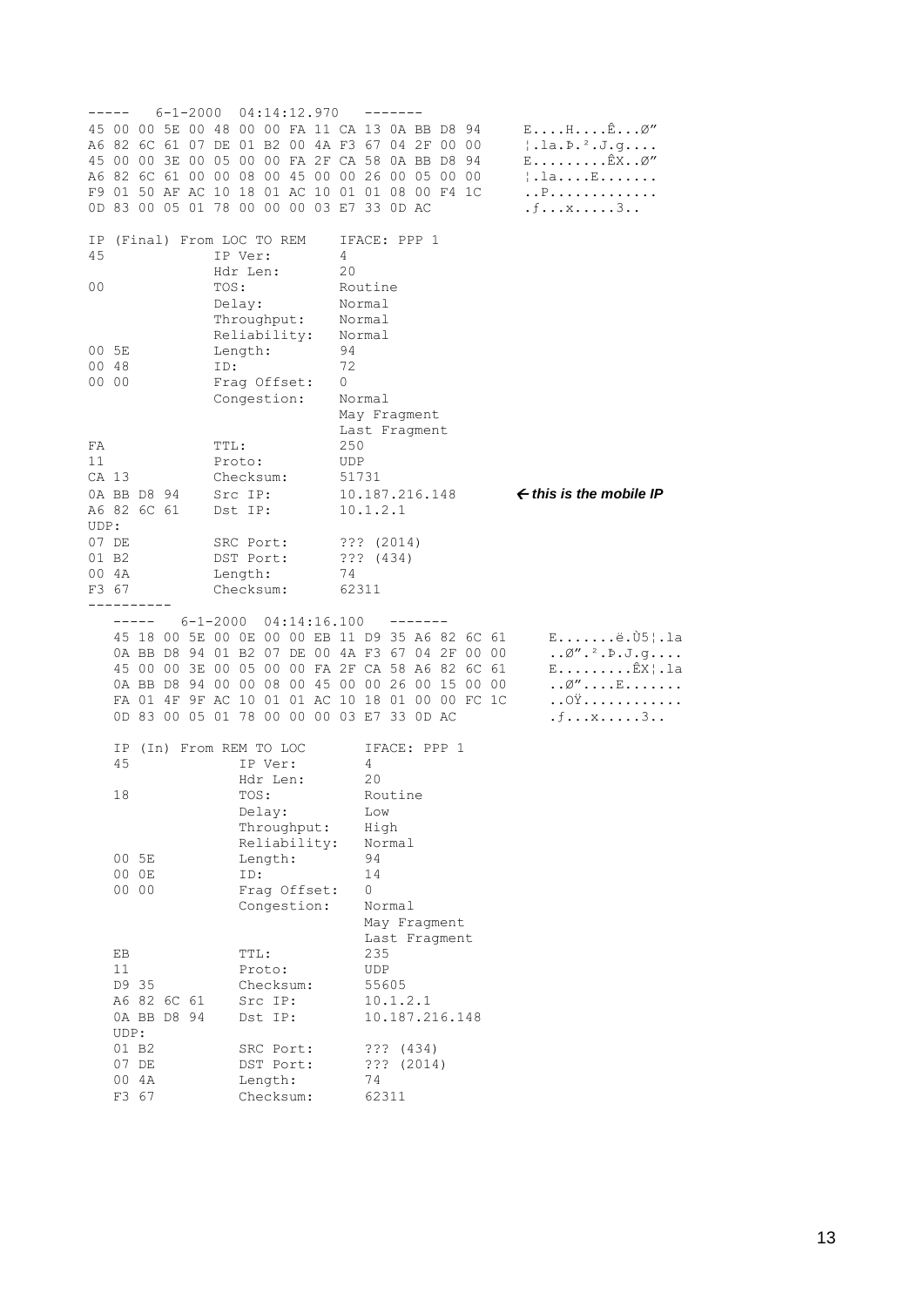#### <span id="page-13-0"></span>**4 CONFIGURATION FILE**

Digi TransPort WR21 running configuration from the "**config c show"** command is listed below**.** Pertinent DMNR and GRE commands are **highlighted**; these commands can be entered directly into the command line interface. Enter "**saveall**" to save the config after entering CLI commands.

NOTES:

- This is a sample configuration where DMNR was enabled on an otherwise factory default Digi TransPort WR21 Verizon LTE router.
- Some WebUI parameters shown above are not listed in the configuration, nor are required as they are at the factory default value.
- Complete parameter settings can be obtained by entering the entity and instance. E.g., "**tun 0 ?**"

```
eth 0 IPaddr "192.168.1.1"
eth 0 dmnr_reg ON
addp 0 enable ON
lapb 0 ans OFF
lapb 0 tinact 120
lapb 1 tinact 120
lapb 3 dtemode 0
lapb 4 dtemode 0
lapb 5 dtemode 0
lapb 6 dtemode 0
ip 0 cidr ON
route 0 descr "to DMNR head end"
route 0 IPaddr "10.1.2.1"
route 0 ll_ent "PPP"
route 0 ll_add 1
def_route 0 ll_ent "TUN"
dhcp 0 IPmin "192.168.1.100"
dhcp 0 respdelms 500
dhcp 0 mask "255.255.255.0"
dhcp 0 gateway "192.168.1.1"
dhcp 0 DNS "192.168.1.1"
ppp 0 timeout 300
ppp 1 name "W-WAN"
ppp 1 phonenum "*98*3#"
ppp 1 username "username"
ppp 1 epassword "KD5lSVJDVVg="
ppp 1 IPaddr "0.0.0.0"
ppp 1 timeout 0
ppp 1 use_modem 1
ppp 1 cdma_backoff ON
ppp 1 aodion 1
ppp 1 autoassert 1
ppp 1 pwr_dly 20
ppp 1 ipanon ON
ppp 1 r_chap OFF
ppp 3 defpak 16
ppp 4 defpak 16
modemcc 0 info_asy_add 4
modemcc 0 apn "none"
modemcc 0 link_retries 10
modemcc 0 stat_retries 30
modemcc 0 check reg 0modemcc 0 sms_access 1
modemcc 0 sms_concat 0
modemcc 0 link_retries_2 10
modemcc 0 stat_retries_2 30
modemcc 0 check_reg_2 0
```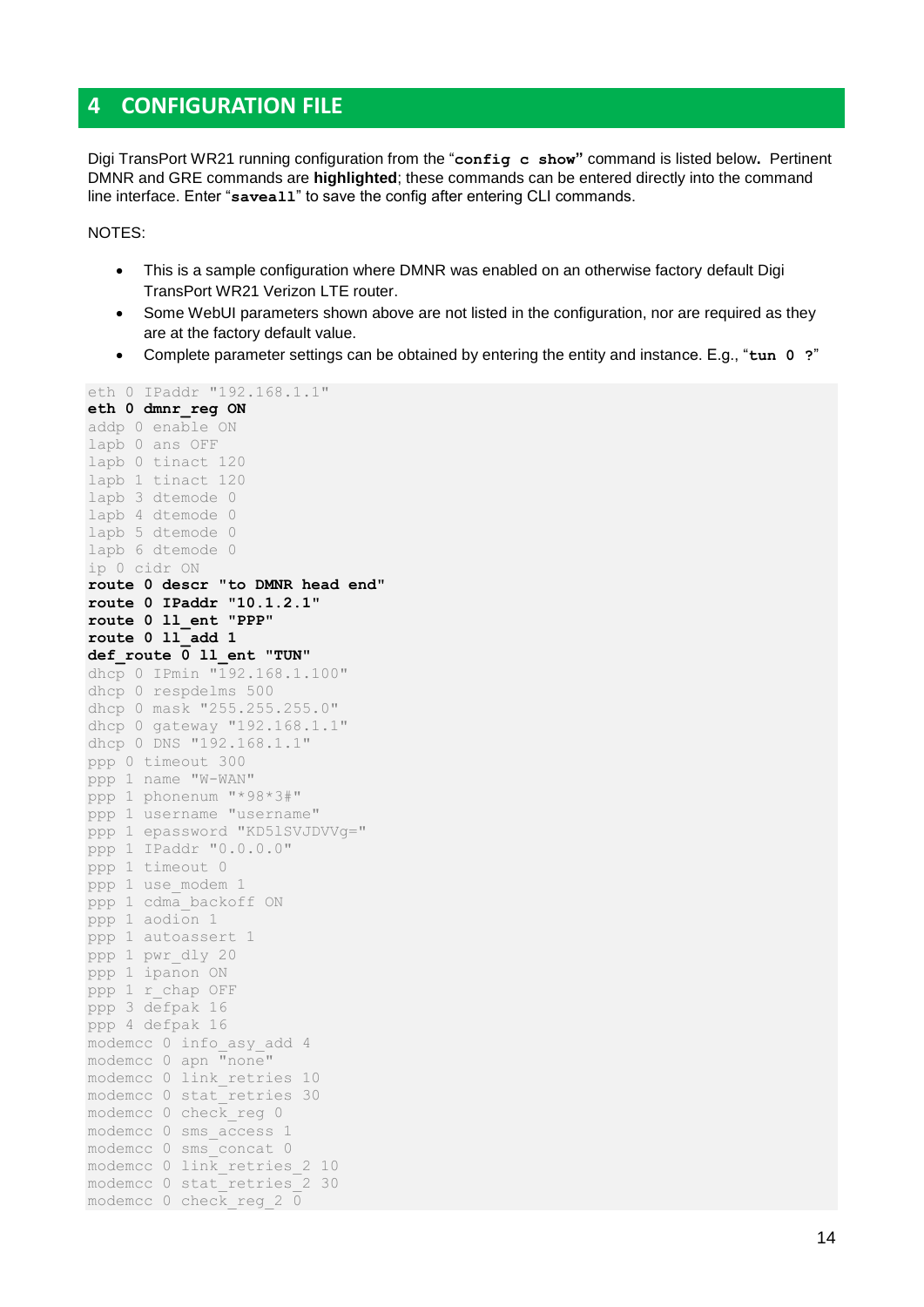ana 0 anon ON ana 0 l1on ON ana 0 lapdon 0 ana 0 asyon 1 ana 0 logsize 45 cmd 0 unitid "ss%s>" cmd 0 cmdnua "99" cmd 0 hostname "digi.router" cmd 0 asyled\_mode 2 cmd 0 tremto 1200 cmd 0 rcihttp ON user 0 access 0 user 1 name "username" user 1 epassword "KD5lSVJDVVg=" user 1 access 0 user 2 access 0 user 3 access 0 user 4 access 0 user 5 access 0 user 6 access 0 user 7 access 0 user 8 access 0 user 9 access 0 local 0 transaccess 2 sslsvr 0 certfile "cert01.pem" sslsvr 0 keyfile "privrsa.pem" ssh 0 hostkey1 "privSSH.pem" ssh 0 nb\_listen 5 ssh  $0 v1$  OFF **tun 0 descr "DMNR Test Tunnel" tun 0 IPaddr "1.2.3.4" tun 0 source\_ent "PPP" tun 0 source\_add 1 tun 0 dest "10.1.2.1" tun 0 dmnr\_enable ON tun 0 dmnr\_haddr "10.1.2.1" tun 0 dmnr\_key "VzWNeMo" tun 0 dmnr\_spi 256** cloud 0 ssl ON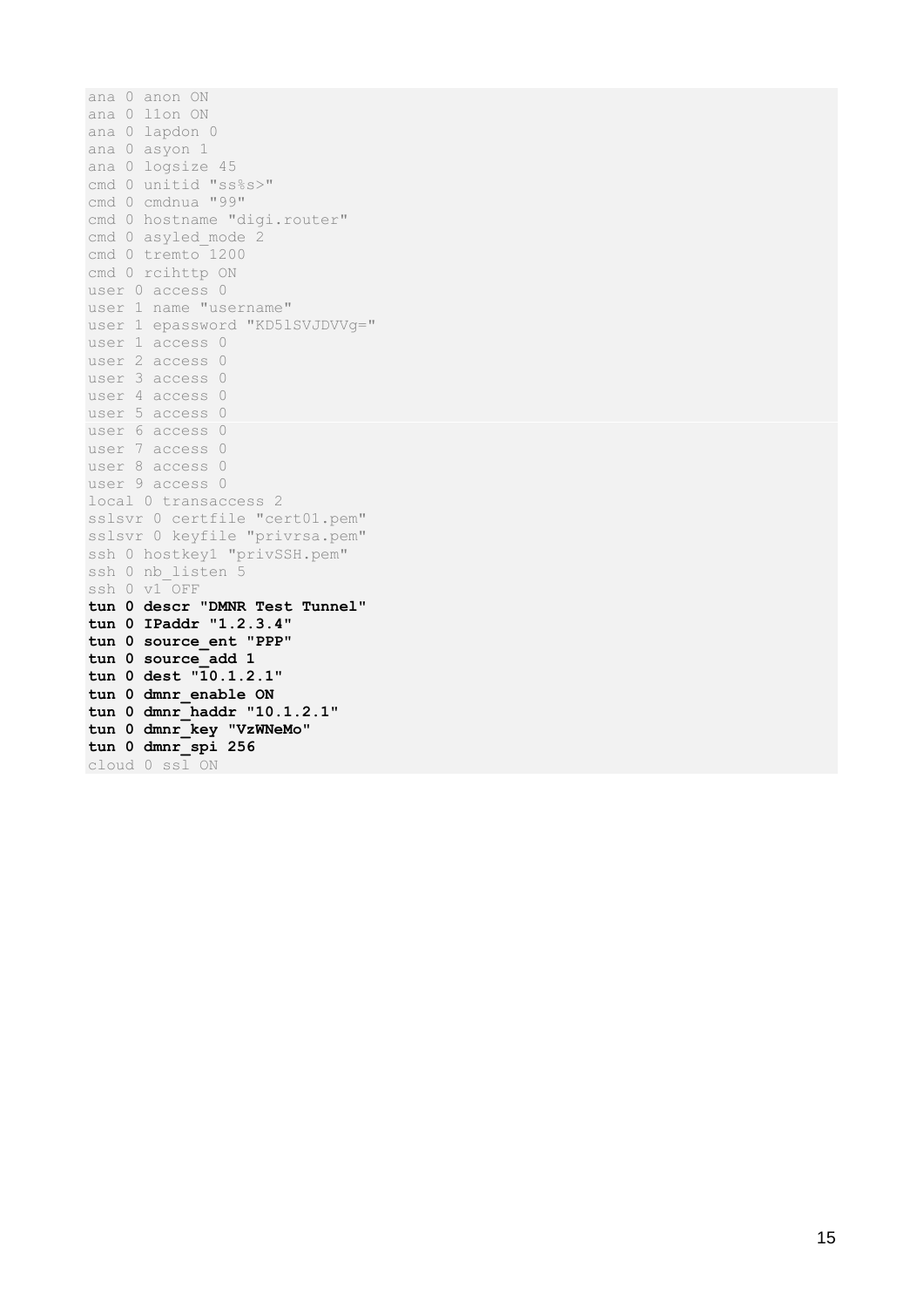# <span id="page-15-0"></span>**5 OPTIONAL - DMNR SERVER MODE**

#### <span id="page-15-1"></span>*5.1 Outline / Notes*

DMNR Server mode is primarily used for testing in a non-DMNR enabled network environment. A Digi TransPort router acts as a DMNR server (i.e., HA) to terminate DMNR/GRE from a TransPort client. Server configuration is similar to setting up the Client configuration, with the changes shown below on the "Server" TransPort.

#### **Notes**:

- The WAN IP address of the Server must be accessible from the Client.
- The WAN port can be either mobile PPP (e.g., cellular), DSL, or Ethernet. Any of these interfaces can be used to test DMNR.
- No Static Routes are needed.

#### <span id="page-15-2"></span>*5.2 Configure DMNR "Server"*

#### **Configuration – Network > Interfaces > GRE > Tunnel 0**

This is identical to the Client config, other than leaving the Destination IP blank to allow any WAN IP address to connect:

| Configuration - Network > Interfaces > GRE > Tunnel 0 |                                                        |  |  |  |  |  |  |
|-------------------------------------------------------|--------------------------------------------------------|--|--|--|--|--|--|
| $r$ GRE                                               |                                                        |  |  |  |  |  |  |
| Tunnel 0 - DMNR Test Tunnel                           |                                                        |  |  |  |  |  |  |
| Description: DMNR Test Tunnel                         |                                                        |  |  |  |  |  |  |
|                                                       | IP Address: 1.2.3.4                                    |  |  |  |  |  |  |
|                                                       | Mask: 255.255.255.0                                    |  |  |  |  |  |  |
|                                                       | Source IP Address: <sup>O</sup> Use interface PPP<br>1 |  |  |  |  |  |  |
|                                                       | Use IP Address                                         |  |  |  |  |  |  |
|                                                       | Destination IP Address or Hostname:   Leave Blank      |  |  |  |  |  |  |
|                                                       | Enable keepalives on this GRE tunnel                   |  |  |  |  |  |  |

| Parameter                             | Setting                 | <b>Description</b>                                                                                                                              |
|---------------------------------------|-------------------------|-------------------------------------------------------------------------------------------------------------------------------------------------|
| Description                           | <b>DMNR Test Tunnel</b> | <b>Tunnel Description</b>                                                                                                                       |
| <b>IP Address</b>                     | 1.2.3.4                 | IP Address of the GRE interface.<br>1.2.3.4 is recommended.*                                                                                    |
| Source IP Address                     | PPP <sub>1</sub>        | The source address of the tunnel is<br>normally the mobile interface IP address,<br>which on most Digi TransPort routers is<br>PPP <sub>1</sub> |
| Destination IP<br>Address or Hostname | <b>BLANK</b>            | Leave Blank to allow ANY IP address to<br>connect                                                                                               |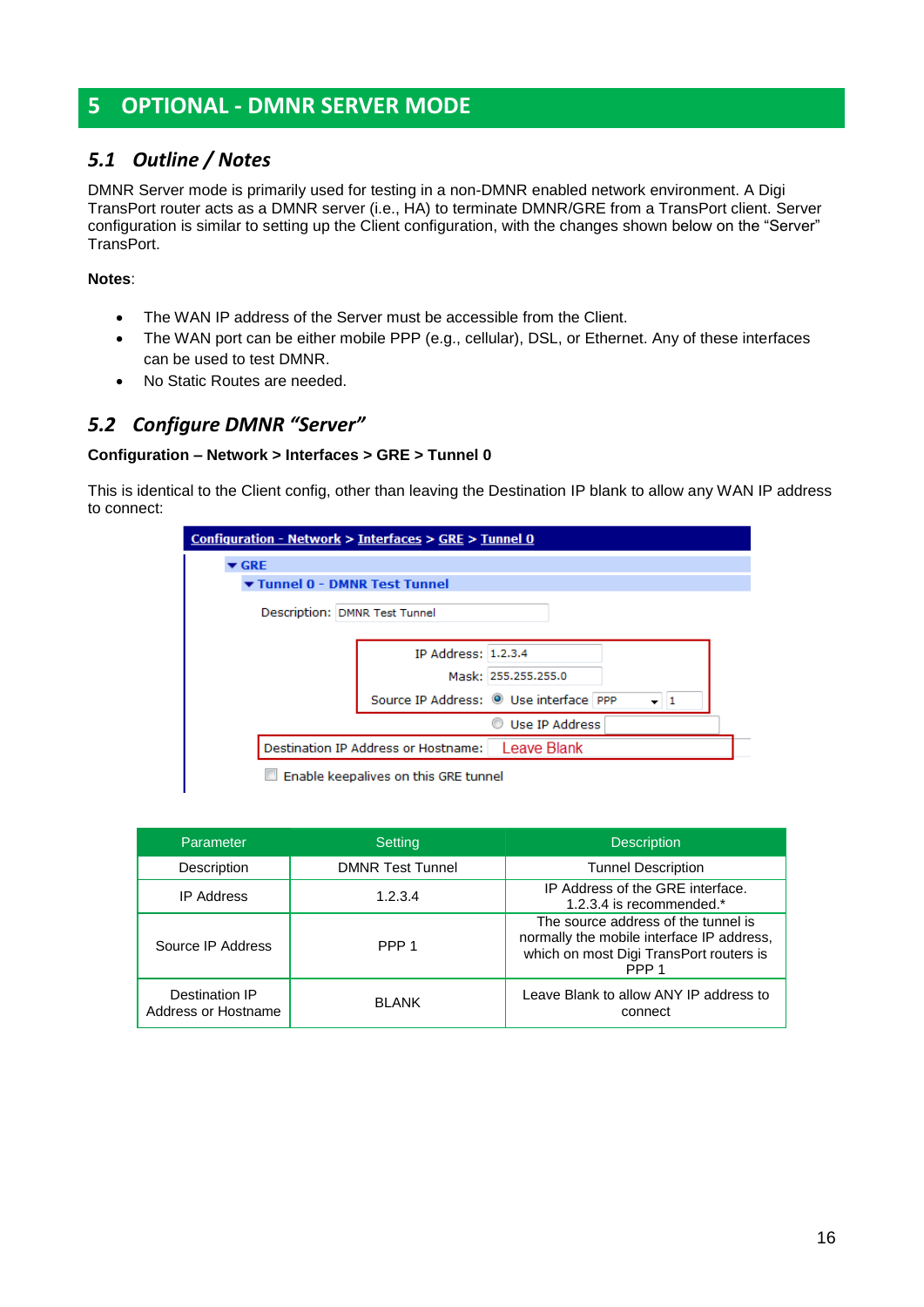#### **Configuration – Network > Interfaces > GRE > Tunnel 0 > Advanced**

Note any SPI and Key values can be used, but must *match* the client configuration.

| Configuration - Network > Interfaces > $GRE$ > Tunnel 0 |                                            |
|---------------------------------------------------------|--------------------------------------------|
| <b>Configure: DMNR</b>                                  |                                            |
| HA address:                                             | 1.1.1.1                                    |
| Home address: $ 1,2,3,4$                                |                                            |
| ✓                                                       | Enable DMNR Server mode                    |
| Key:                                                    | VzWNeMo                                    |
| SPI:                                                    | 1000                                       |
| $\checkmark$                                            | <b>Reverse Tunnels</b>                     |
| $\blacktriangledown$                                    | Enable NAT traversal                       |
| NAT-T traversal type                                    | $\bigcirc$ Request $\bigcirc$ Forced       |
| NAT-T tunnel method                                     | $\bigcirc$ IP in UDP $\bigcirc$ GRE in UDP |
| NAT-T keepalive desination:                             |                                            |
| Lifetime:                                               | 65534                                      |
| Registration time:                                      | 570                                        |
| Retransmit count:                                       | 3                                          |
| Retransmit time(sec):                                   | 5                                          |
| ✓                                                       | Enable DMNR force fragmentation            |

| Parameter                          | Setting                         | <b>Description</b>                                                                                               |
|------------------------------------|---------------------------------|------------------------------------------------------------------------------------------------------------------|
| Enable DMNR                        | Checked                         | Enable DMNR on this GRE tunnel                                                                                   |
| HA address                         | 1.1.1.1                         | Can be any address. 1.1.1.1 works.                                                                               |
| Home address                       | 1.2.3.4                         | Non-routable (placeholder) dummy IP address<br>for the TransPort end of the DMNR tunnel.<br>Leave it to default. |
| Enable DMNR<br><b>Server Mode</b>  | Checked                         | For testing purposes; leave unchecked for<br>Verizon DMNR                                                        |
| Key                                | Any value; must match<br>client | Authentication key (normally VzWNeMo)                                                                            |
| <b>SPI</b>                         | Any value; must match<br>client | Security Parameter Index (normally 256)                                                                          |
| Enable NAT<br>Traversal            | As needed                       | Enable if the client's WAN (e.g. mobile) IP<br>address is NAT'd                                                  |
| <b>Reverse Tunnels</b>             | Checked                         | Reverse tunnels, build tunnel after registration                                                                 |
| Lifetime                           | 65534                           | The lifetime in seconds requested to the HA                                                                      |
| Registration time                  | 570                             | Adjust as needed for testing purposes                                                                            |
| Retransmit count                   | 3                               | Registration retries allowed                                                                                     |
| Retransmit time(sec)               | 5                               | Time delay between retries                                                                                       |
| Enable DMNR Force<br>Fragmentation | Checked                         | Must match client                                                                                                |